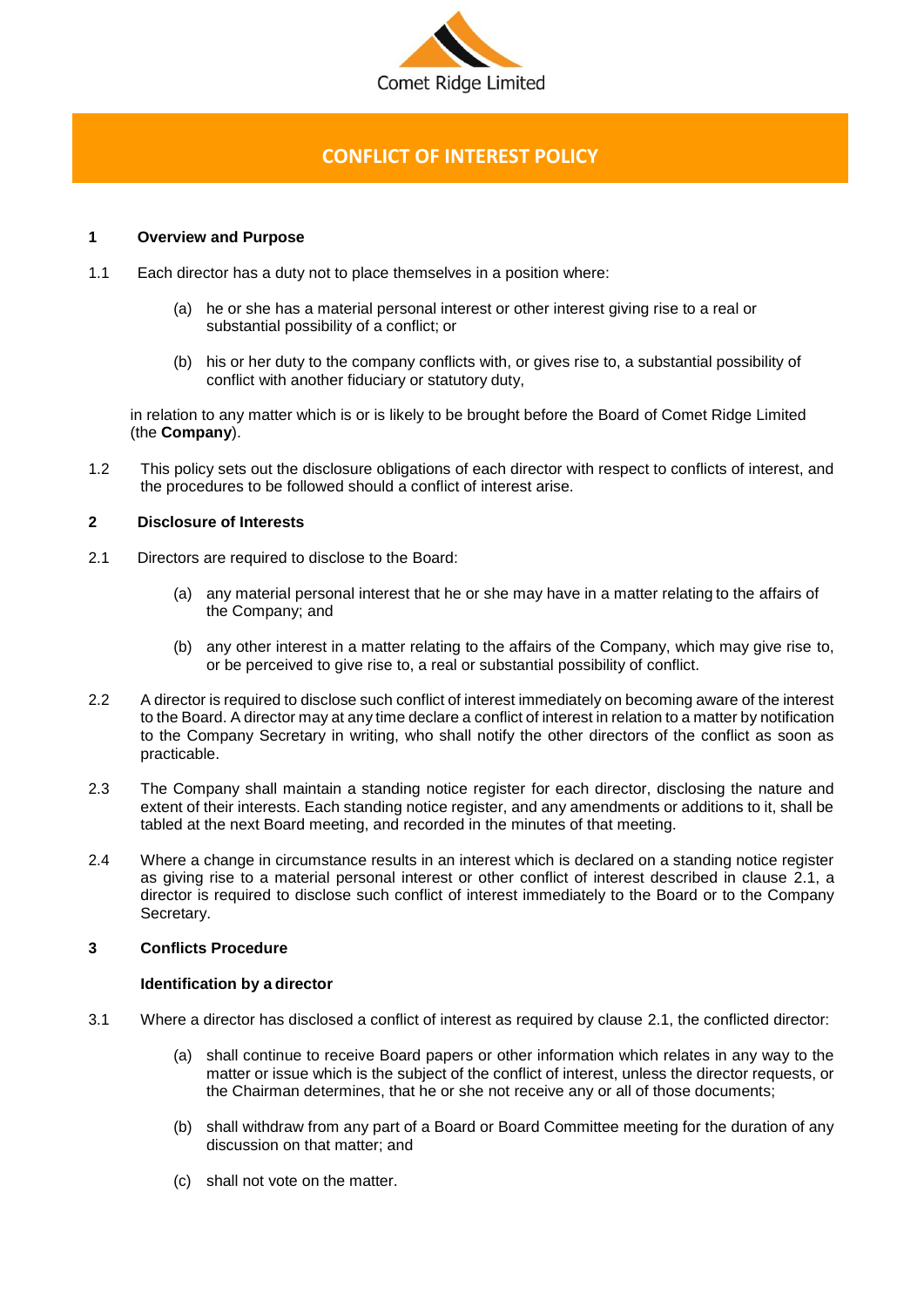- 3.2 If a majority of directors who do not have an interest in such a matter resolve that a disclosed interest should not disqualify a director from:
	- (a) being present while the matter is being considered, then clauses 3.1(b) shall not apply and the director may be present; and/or
	- (b) voting while the matter is being considered, then clauses 3.1(c) shall not apply and the director may vote on the matter.

The minutes shall record the decision taken by the directors who do not have an interest in the matter, including the nature and extent of the director's interest in the matter and its relation to the affairs of the Company.

3.3 A director should request that he or she not receive any Board papers or other information relating to a matter, where receipt of those documents would place the director in a position of conflict.

#### **Identification by the Board**

- 3.4 If there is any matter which is or is likely to be brought before the Board, and the Chairman, a director or the Group Managing Director has a concern that the disclosure of such matter to a particular director:
	- (a) would not be in the best interests of the Company; or
	- (b) place that particular director in a position of conflict,

then the matter should be referred to the Chairman. After the Chairman has considered the matter in consultation with the Managing Director, the Chairman may determine that the particular director is in a position of conflict, and in such circumstances, the conflicted director:

- (c) shall not receive Board papers or other information which relates in any way to the issue or matter the subject of the conflict of interest;
- (d) shall withdraw from any part of a Board or Board Committee meeting for the duration of any discussion on that matter; and
- (e) shall not vote on the matter.
- 3.5 Where disclosure of a particular matter may place the Chairman in a position of conflict, the directors shall appoint a lead independent director, who shall consider the matter in consultation with the Managing Director, and make a determination on the matters set out in clause 3.4.

#### **4 Access to Information**

- 4.1 Where a director has been excluded from receipt of Board papers or Board discussion on a matter, the Company Secretary will advise if requested by the director concerned, in writing of the broad nature of the withheld information and why it has been withheld from him or her.
- 4.2 Where a director:
	- (a) is uncertain as to whether an interest should be disclosed in accordance with this Policy;
	- (b) has been excluded from receipt of Board papers or consideration of a matter by the Board; or
	- (c) is uncertain whether to request that he or she not receive any Board papers or other information relating to a matter,

the director is authorised to obtain (at the cost of the Company) legal or other independent professional advice.